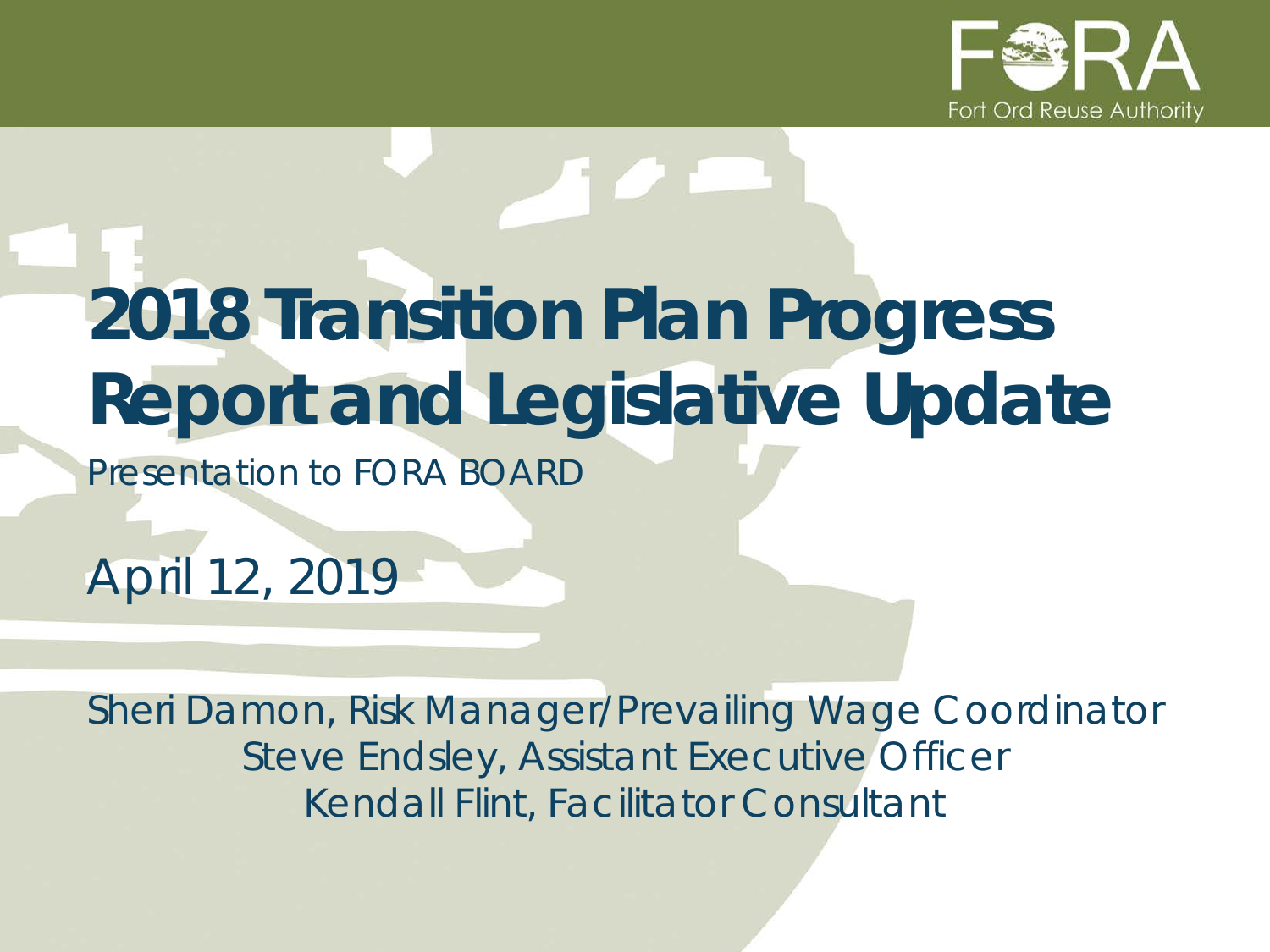#### **Overview**

- Legislative Update
	- SB 189
	- SB 533



- 2018 Transition Plan Progress Report
	- Staff Overview
	- Consultant Status Report





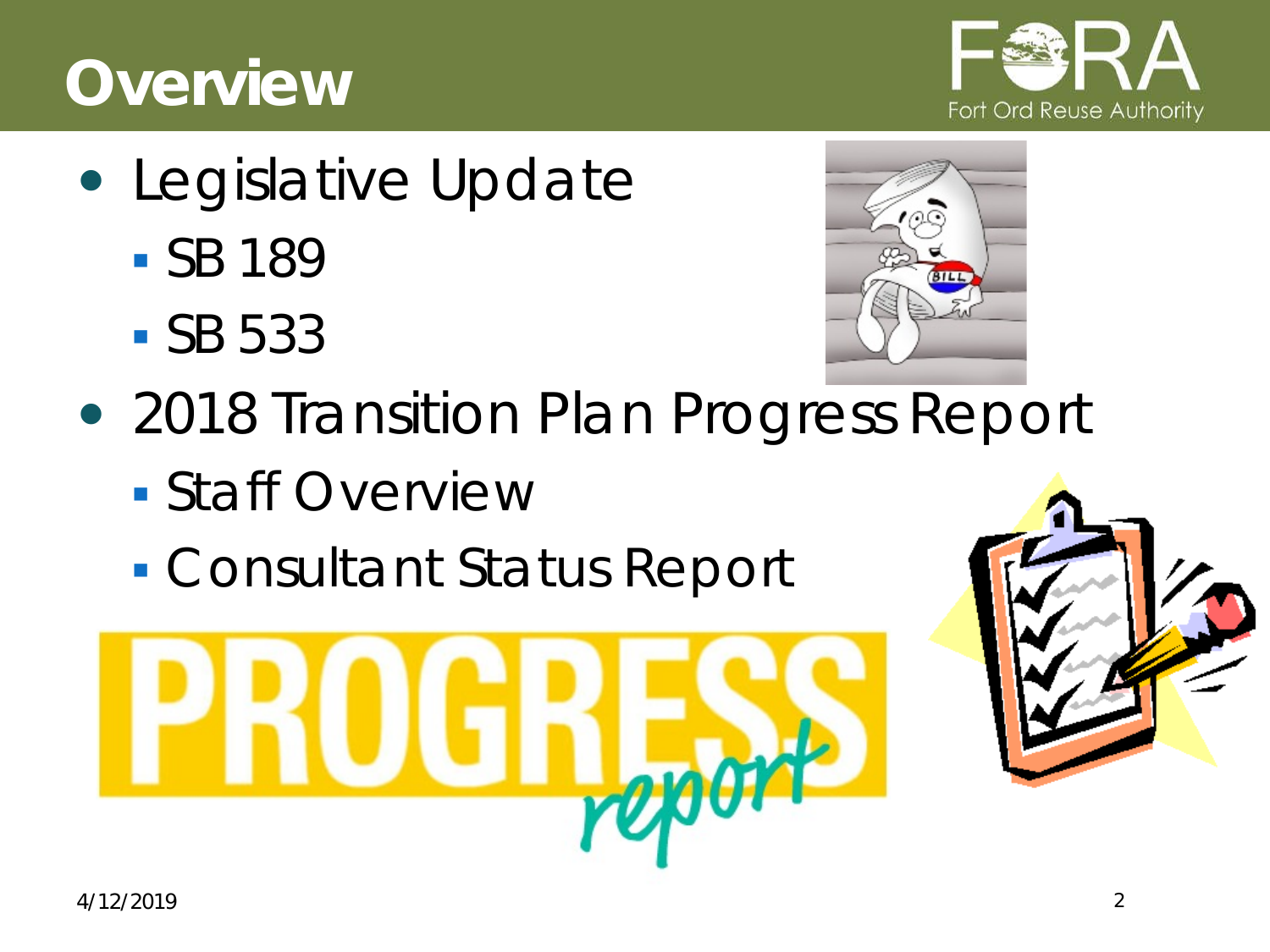## **Legislative Process**





4/12/2019 3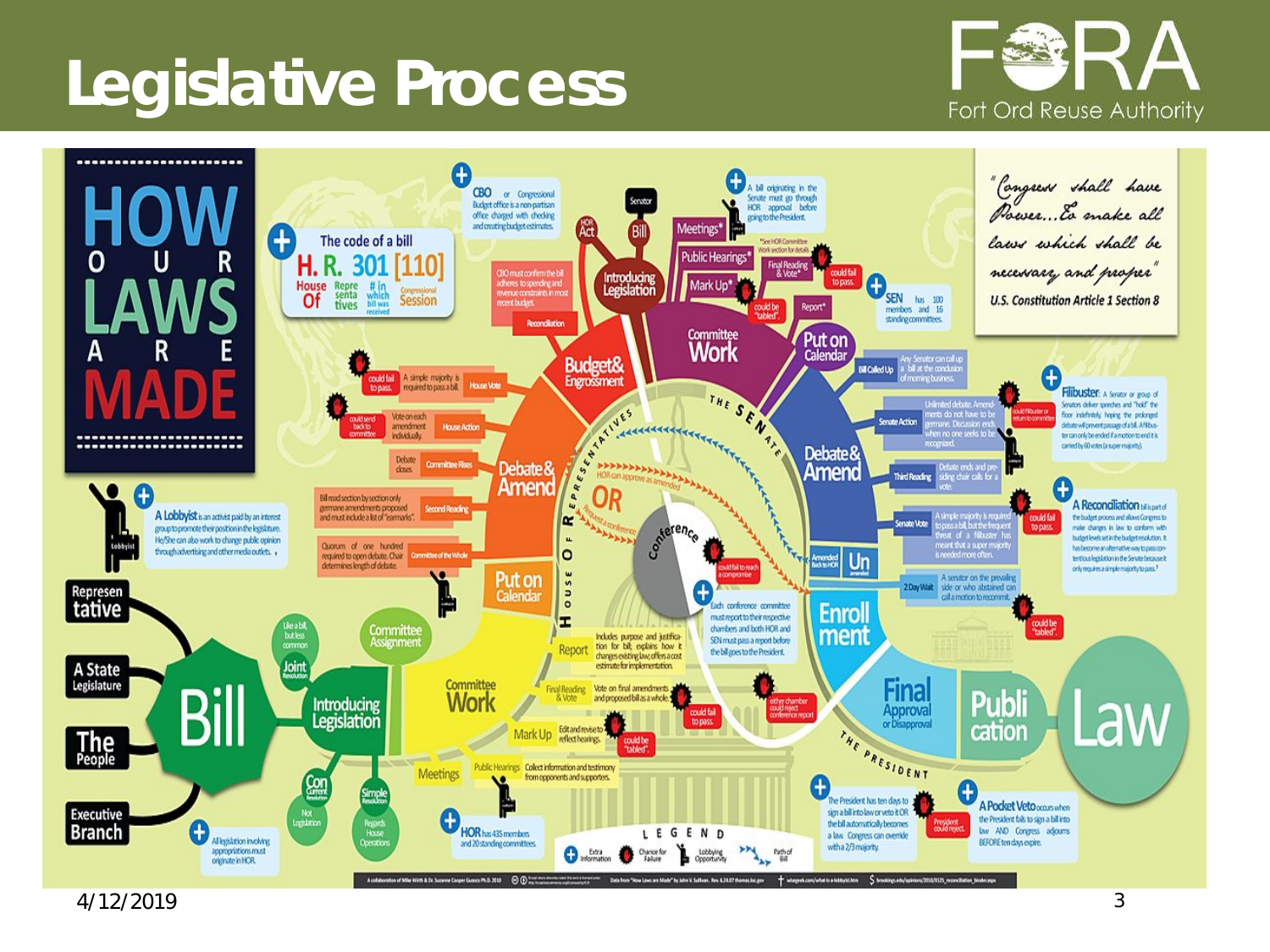### **Legislative Process**



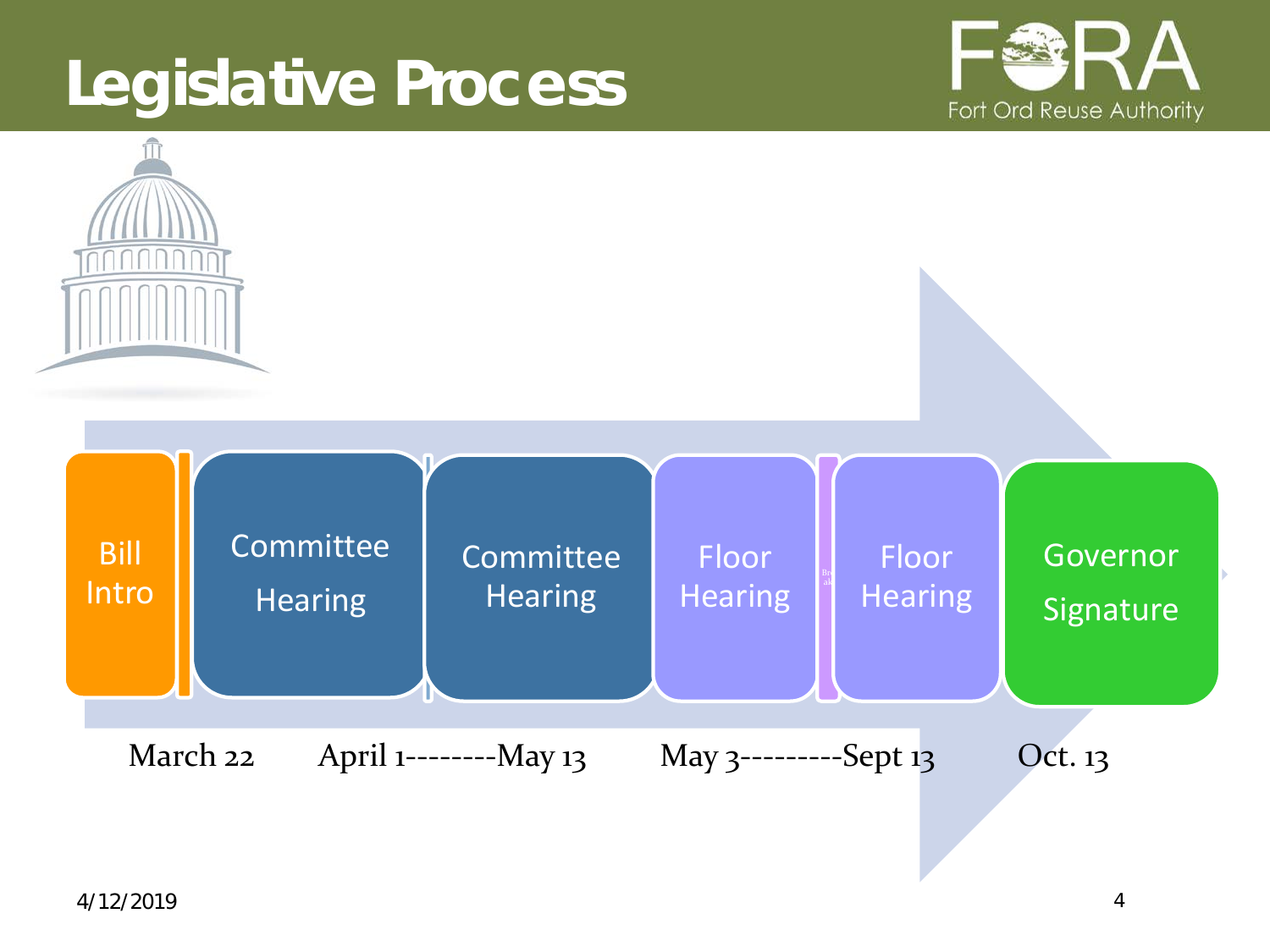# **Draft Legislation SB 189**



- Extends FORA in a limited version through June 30, 2022.
- Creates a 5-member board with a 1-vote majority
- Extends the FORA CFD and allows for boundary modification as replacement revenue districts come on line.
- Extends the property tax and provides that the revenue stream will continue to be available post-June 30, 2022 for FORA debt.
- Includes a CEQA exemption for Transition Plan.
- It retains the 50-50 land sales revenues split in place until 2022.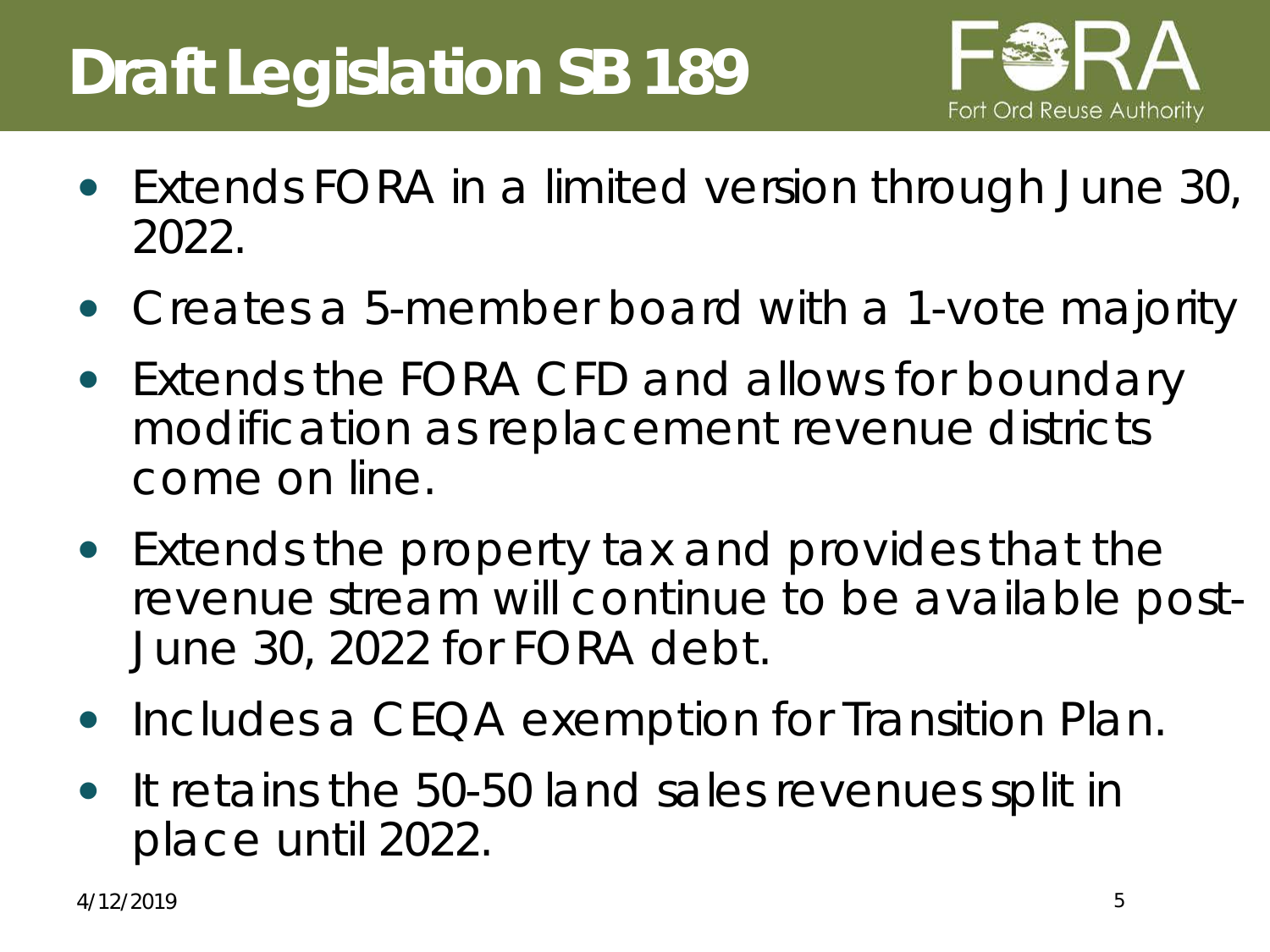# **Draft Legislation Overview**



- (a) Establishes the section has primacy over the rest of the Act  $\otimes$
- (b) Definitions  $\boxtimes$
- (c) Transition Plan  $\boxtimes$
- (d) Environmental Review  $\blacksquare$
- (e) Limited scope of Authority post June 30, 2020 (General)  $\blacksquare$
- (f) & (g) Board structure and voting structure  $\blacksquare$
- (h) Outlines specific scope of the Authority  $\boxtimes$
- (i) Powers and Requirement for Budget $\blacksquare$
- (j) Regional Planning
- (k) Regional Funding: CFD and revisions to the CFD Boundaries  $\blacksquare$
- (I) Automatic Dissolution  $\otimes$

 $(m)$  LAFCO role clarification  $\otimes$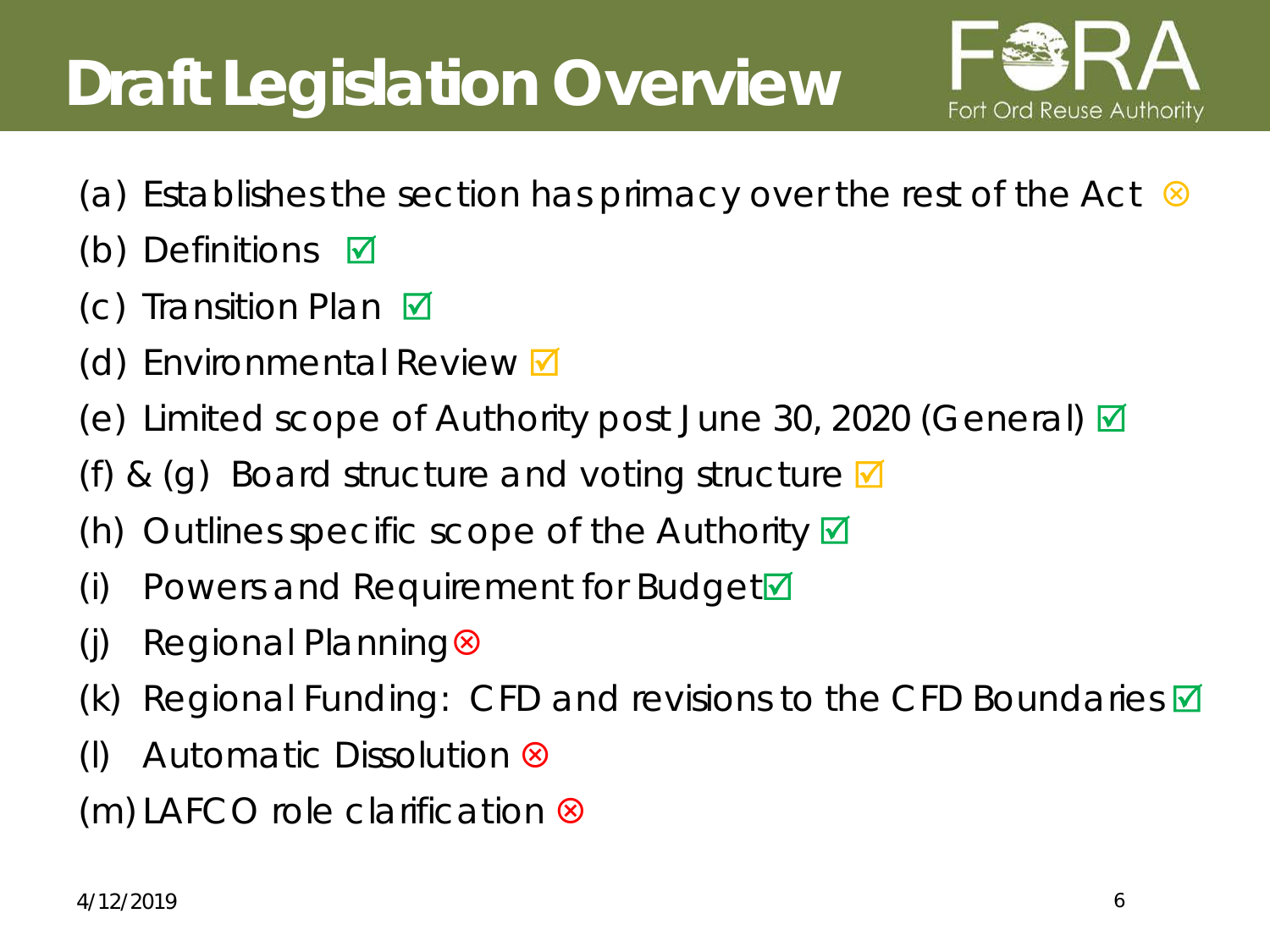# **Key Dates**



- 
- 
- 
- **May 3 - Sept 13 Floor Hearings**
- 
- 
- **April 10, 2019 Governance Committee April 22-26 Policy Committee(s) Review**
- **April 26 - May 17 Fiscal Committee Review**
	-
- **July 12 - Aug 12 Legislative Summer Recess**
- **October 13 Last Day Governor to Sign**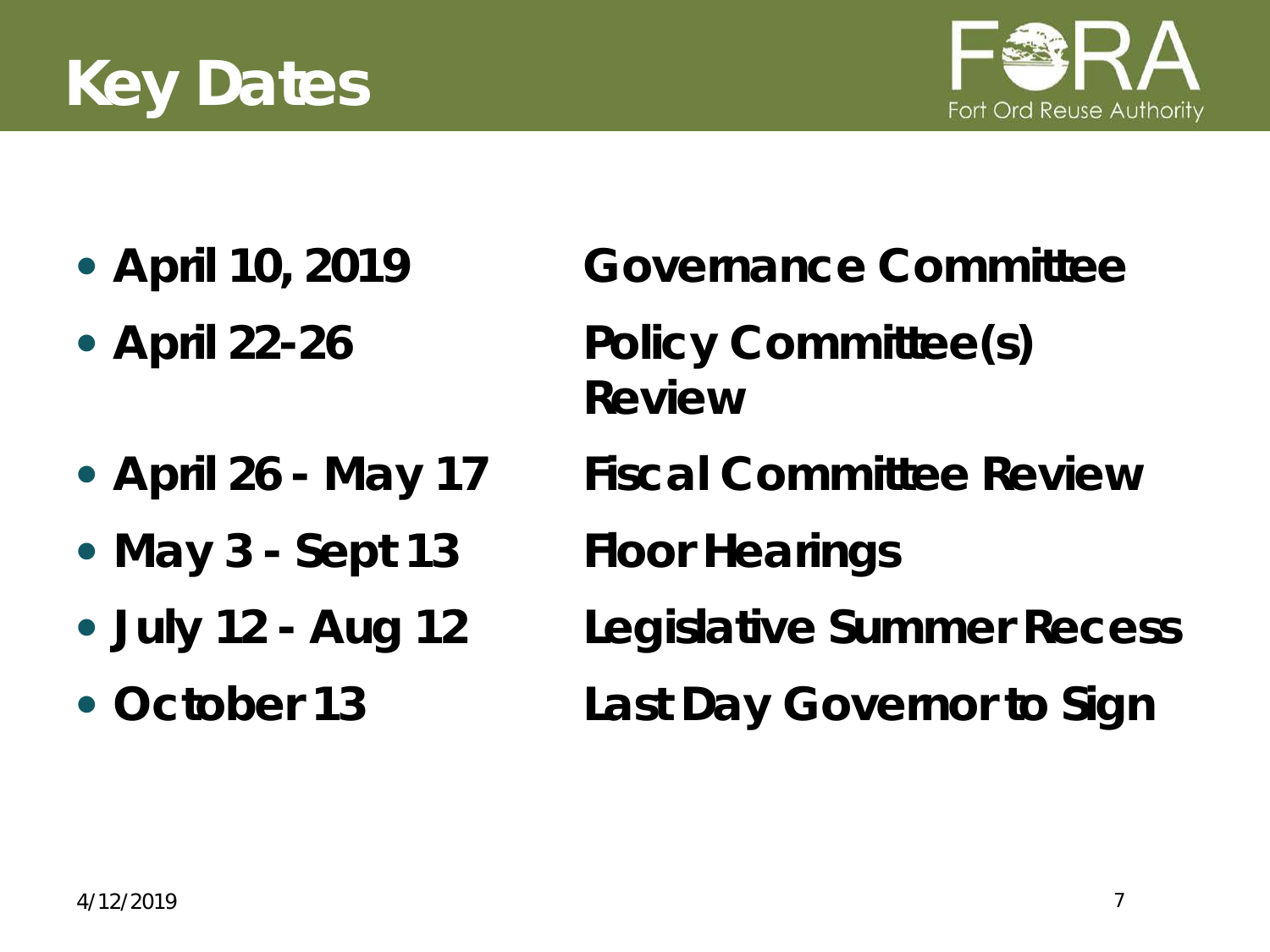# **Draft Legislation SB 533**



- Amends FORA Act
- Makes projects subject to FORA resolution, deed restriction, or covenant a public work.
- Requires contractor and subcontractor registration with Dept. of Indus. Relations
- Authorizes Labor Commissioner to enforce compliance and assess penalties.
- Applies retroactively.
- Survives repeal of the Authority Act.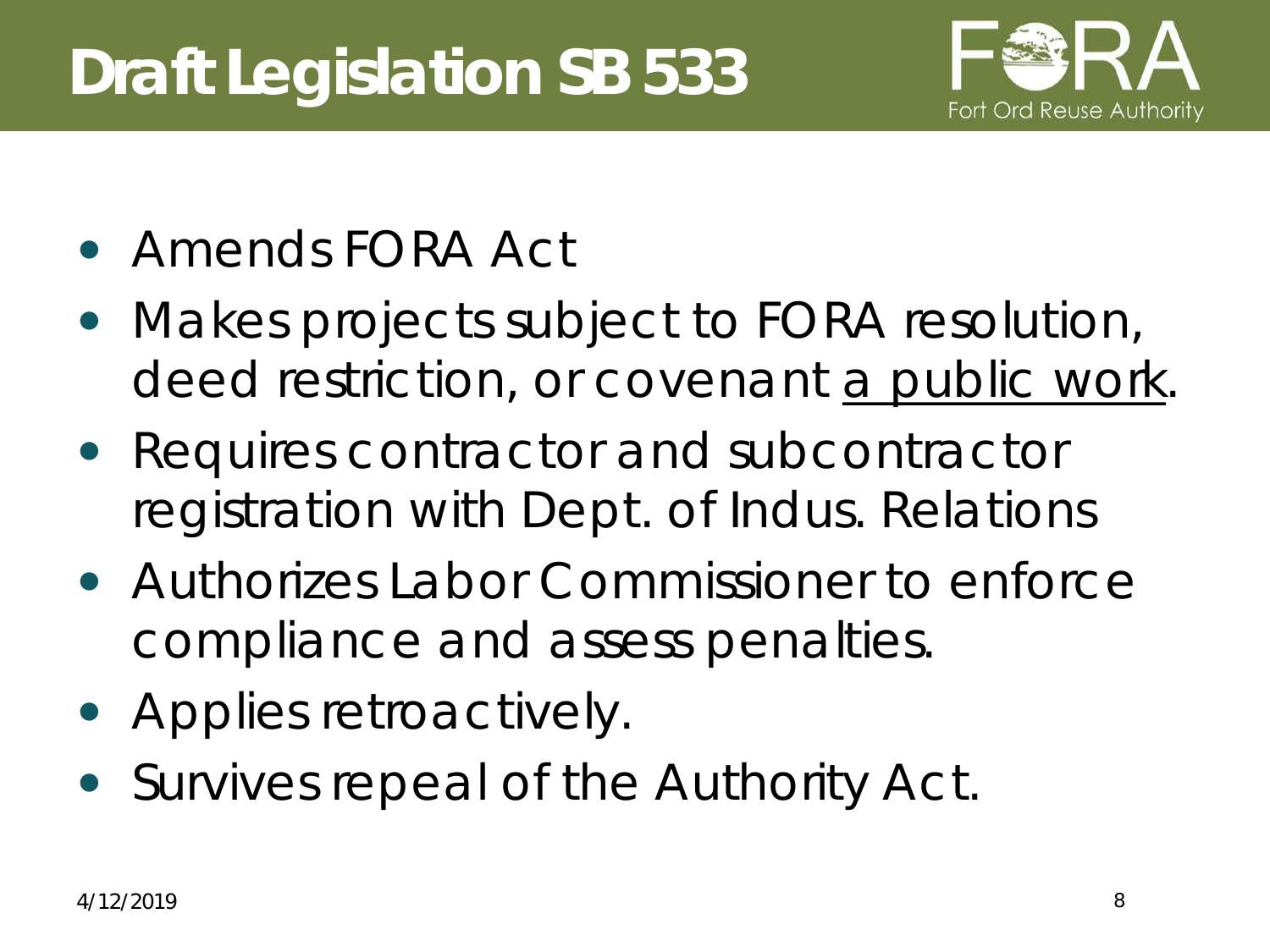# **Key Dates**



- 
- 
- 
- **May 3 - Sept 13 Floor Hearings**
- 
- 
- **April 24, 2019 Labor Committee**
- **April 22-26 Policy Committee(s) Review**
- **April 26 - May 17 Fiscal Committee Review**
	-
- **July 12 - Aug 12 Legislative Summer Recess**
- **October 13 Last Day Governor to Sign**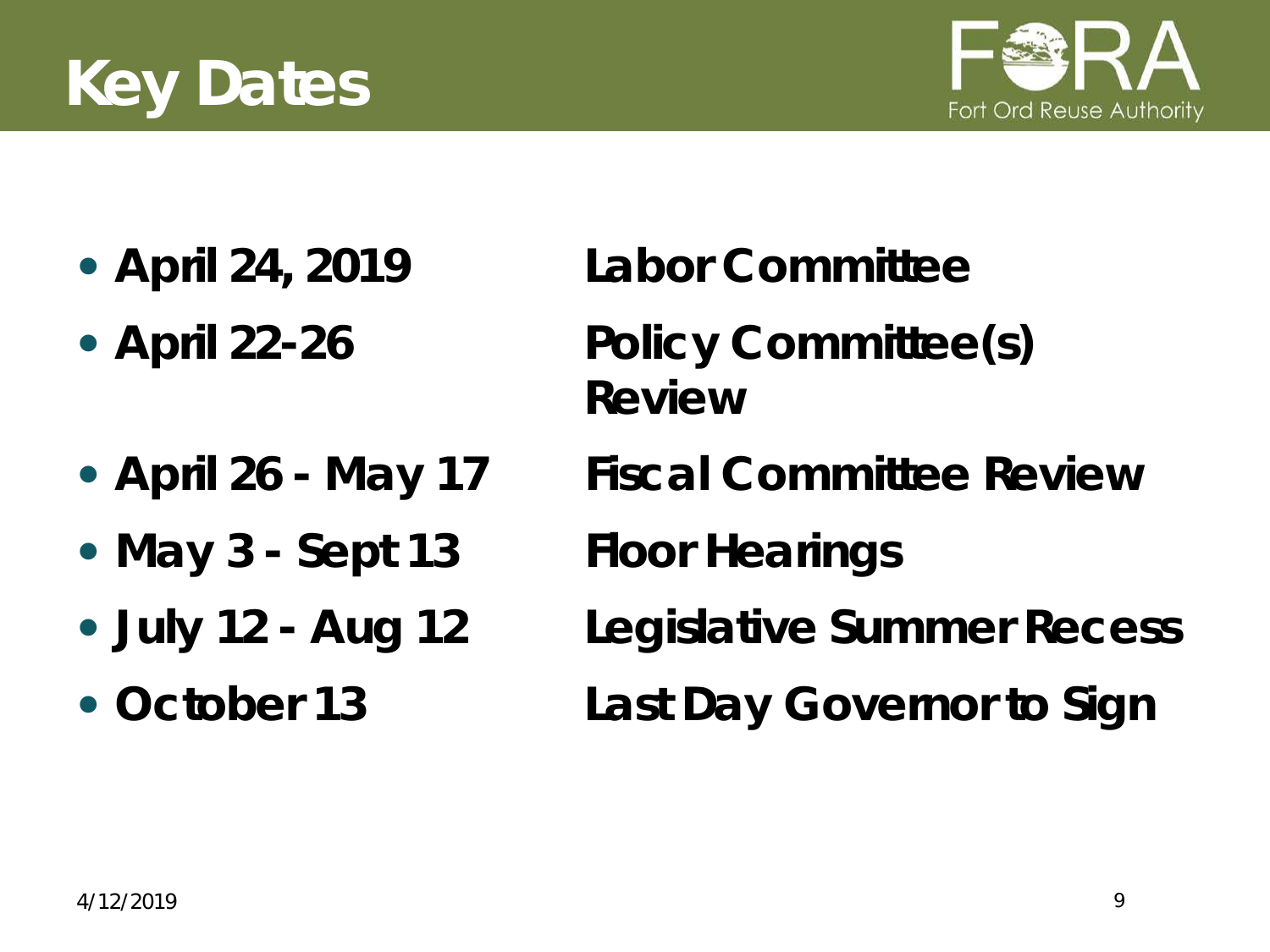### **Legislative Process**



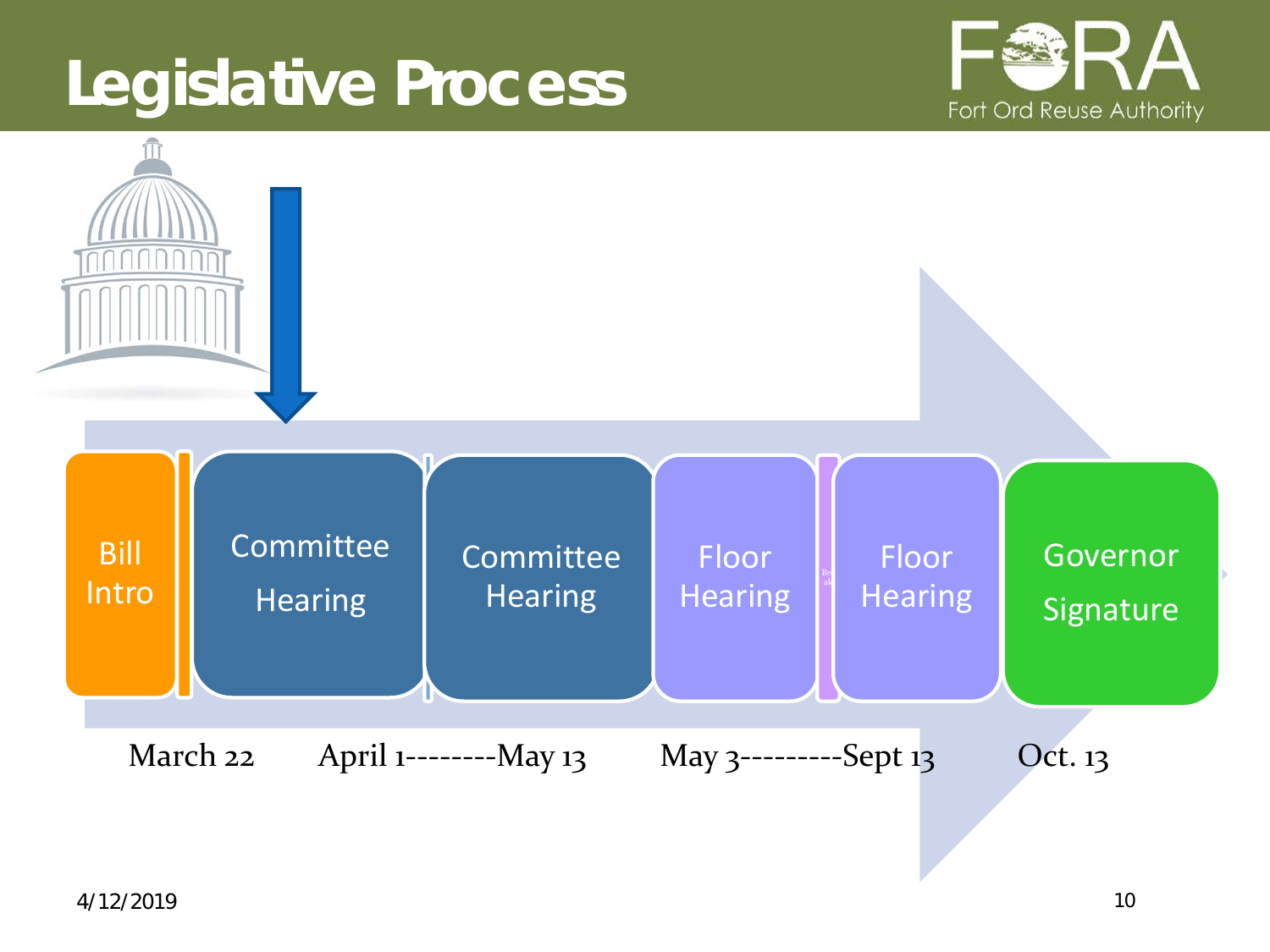

- More Committee Hearings
- Additional language tweaks
- Support/Opposition Letters

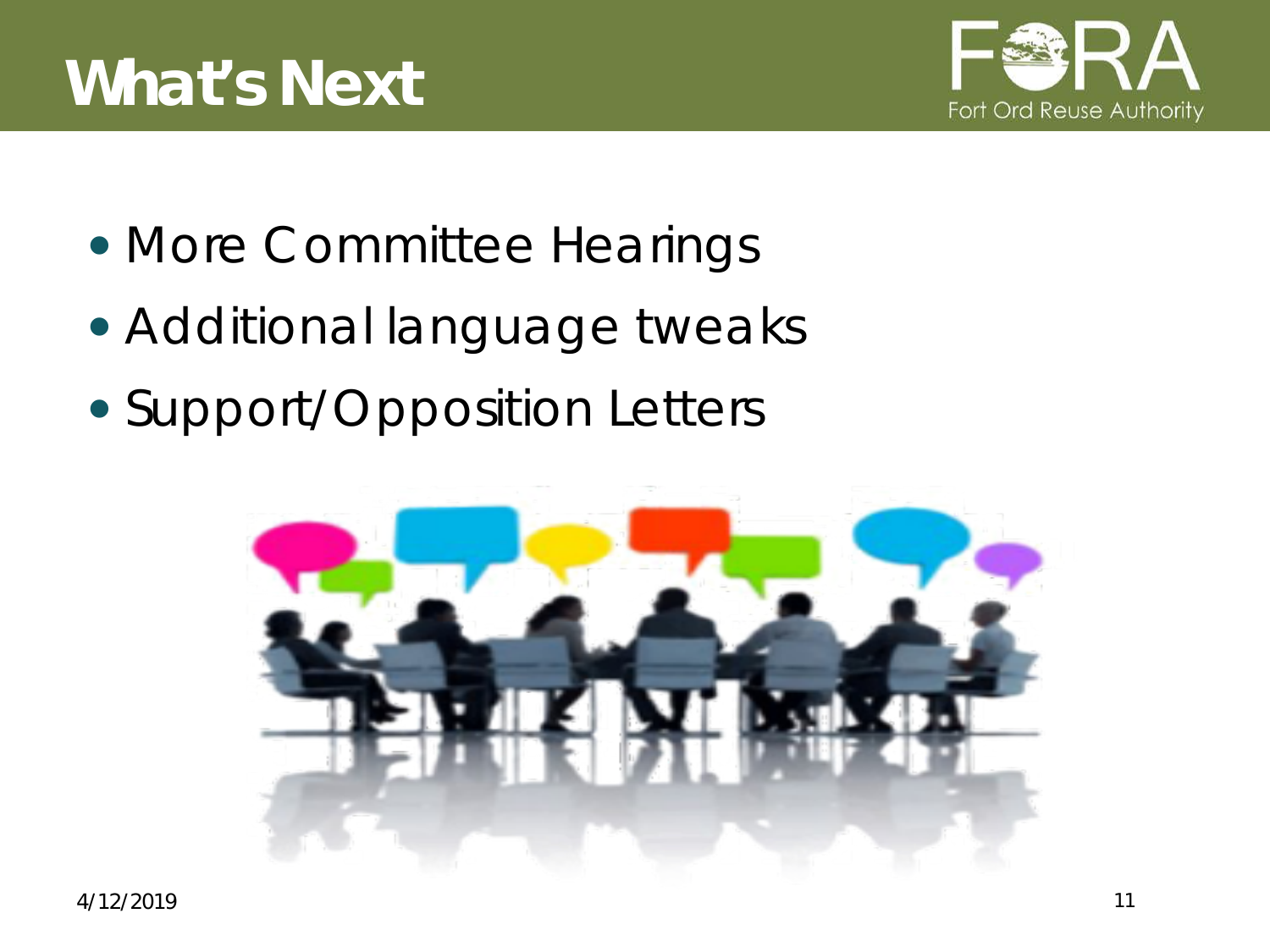

- 2018 Transition Plan
- Facilitators and Implementing Agreements (Approx. \$49,000 to date)
- Sen. Monning Legislation (sep. Track)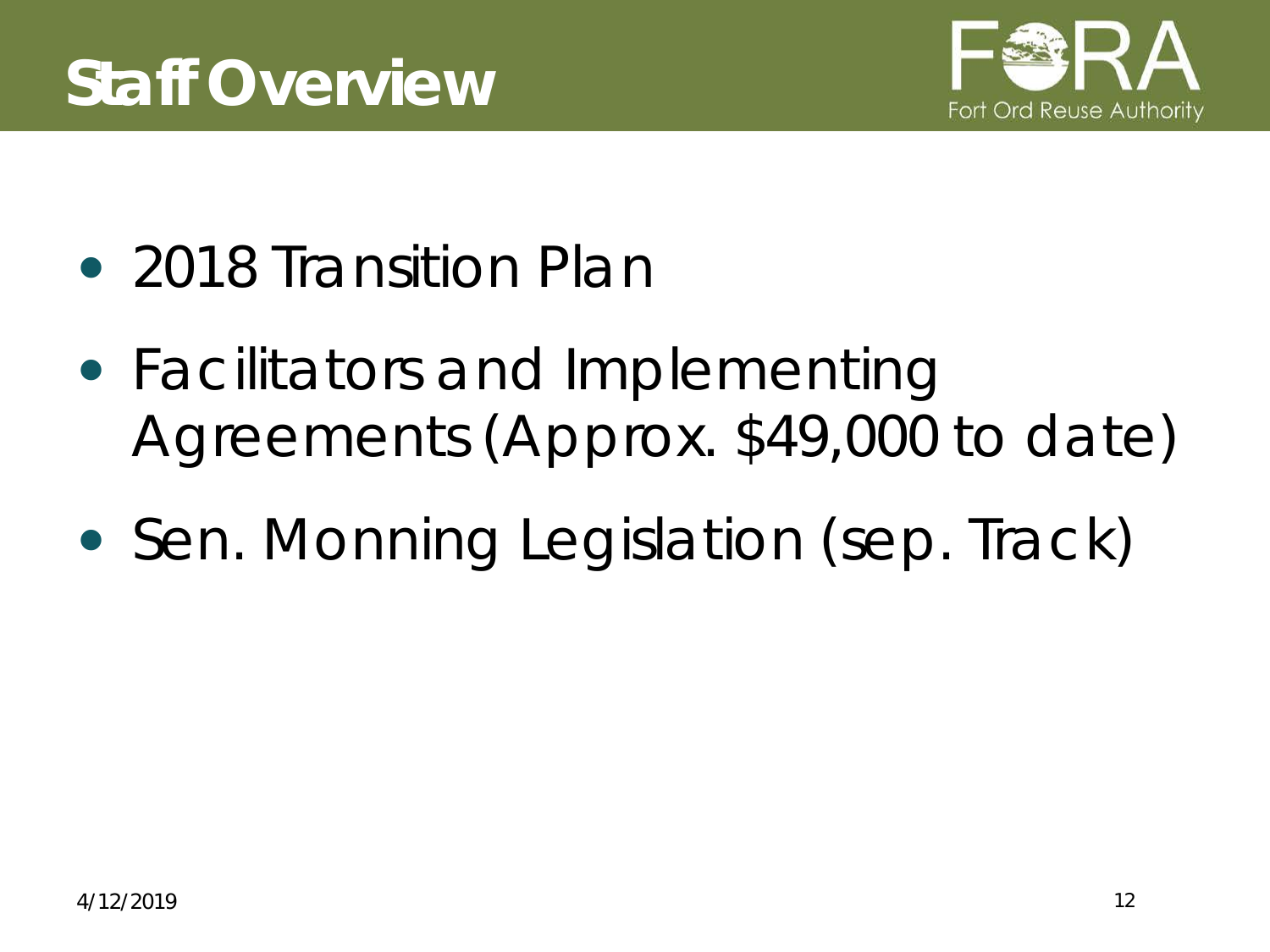#### **Staff Overview**



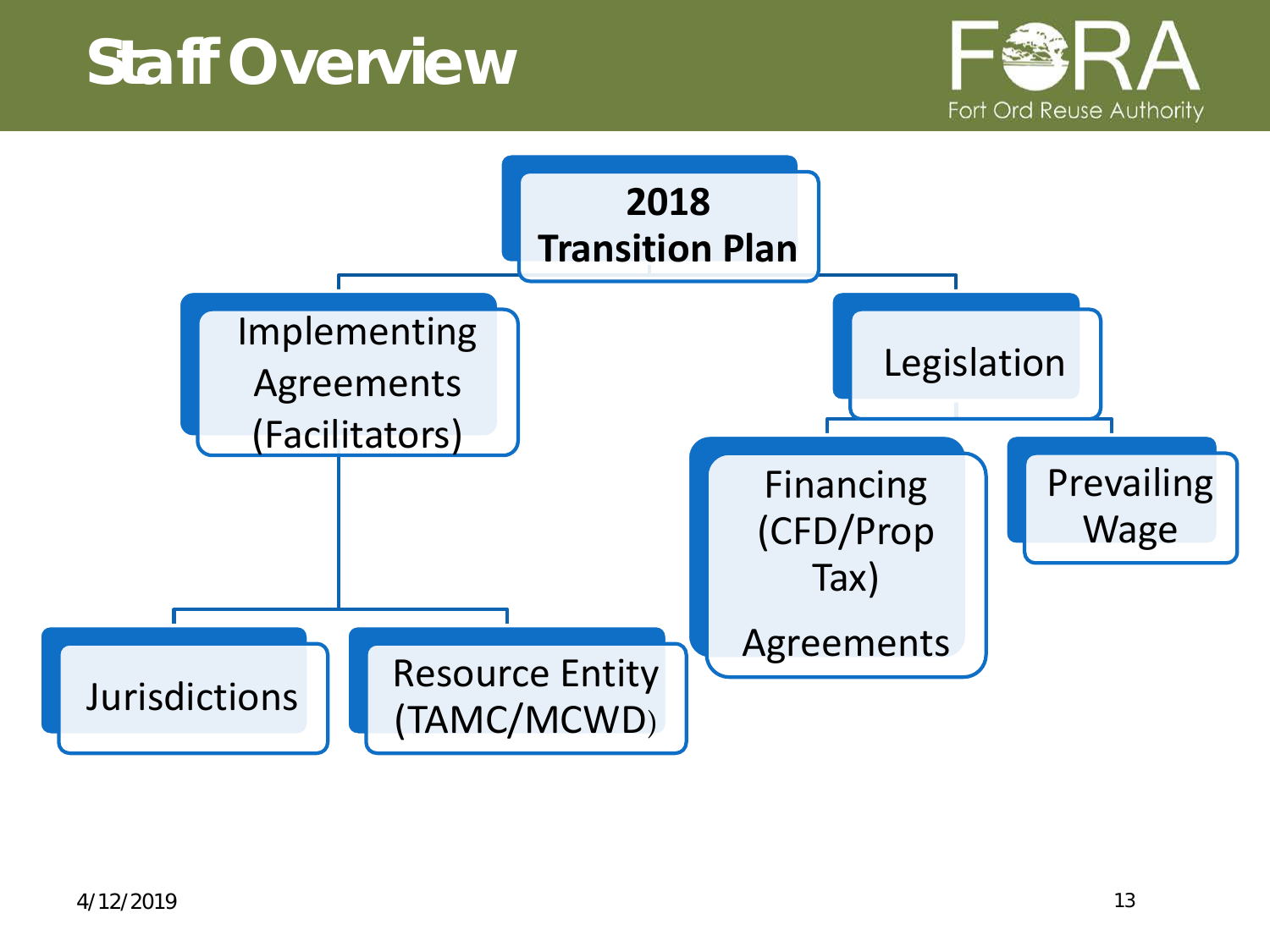

## **IMPLEMENTING AGREEMENTS**

- Function Transfer Agreements (Jurisdictions, TAMC, MCWD)
- Reimbursement Agreements
- Replacement Financing Districts & Impact fees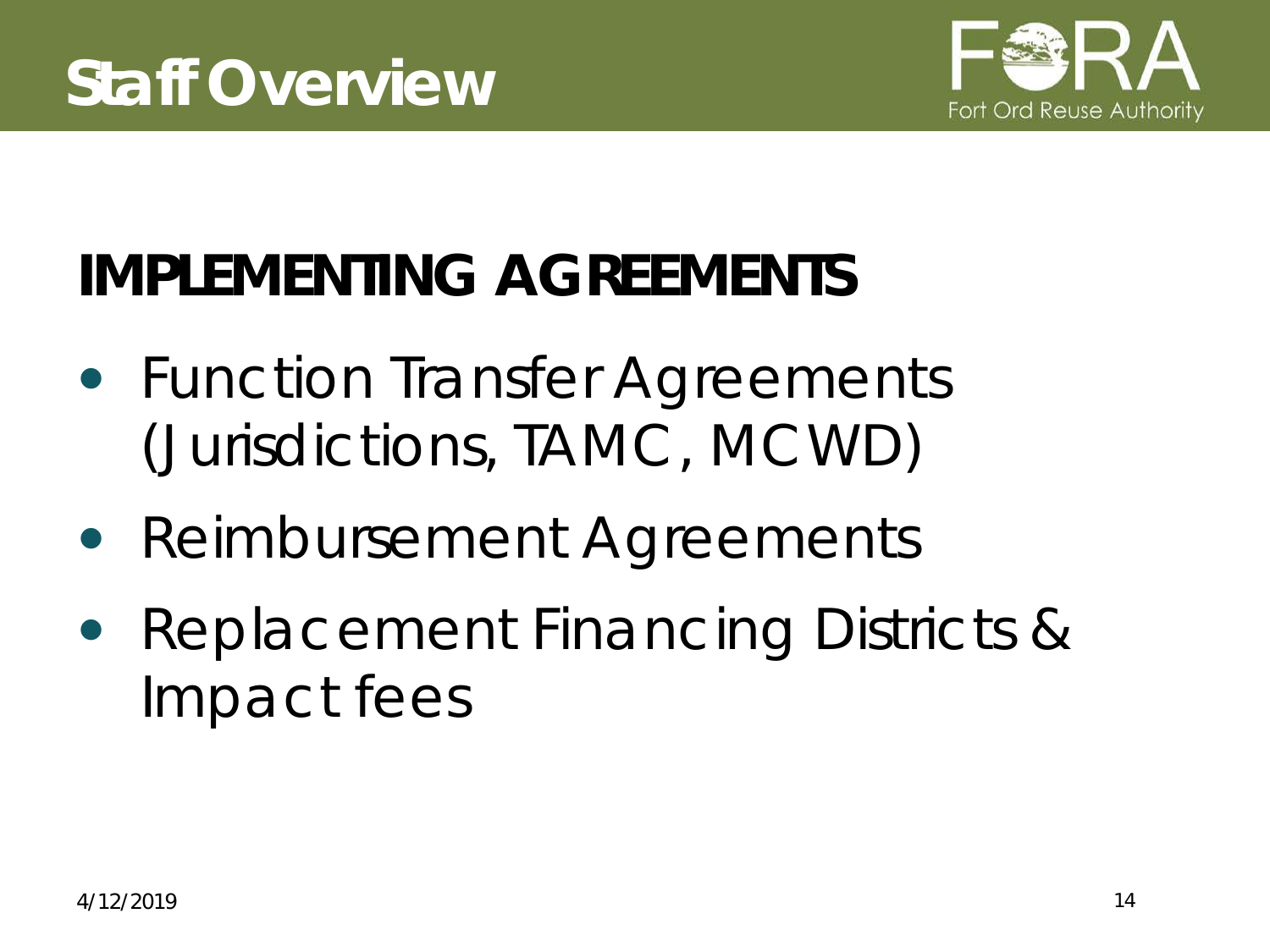#### **Staff Overview**



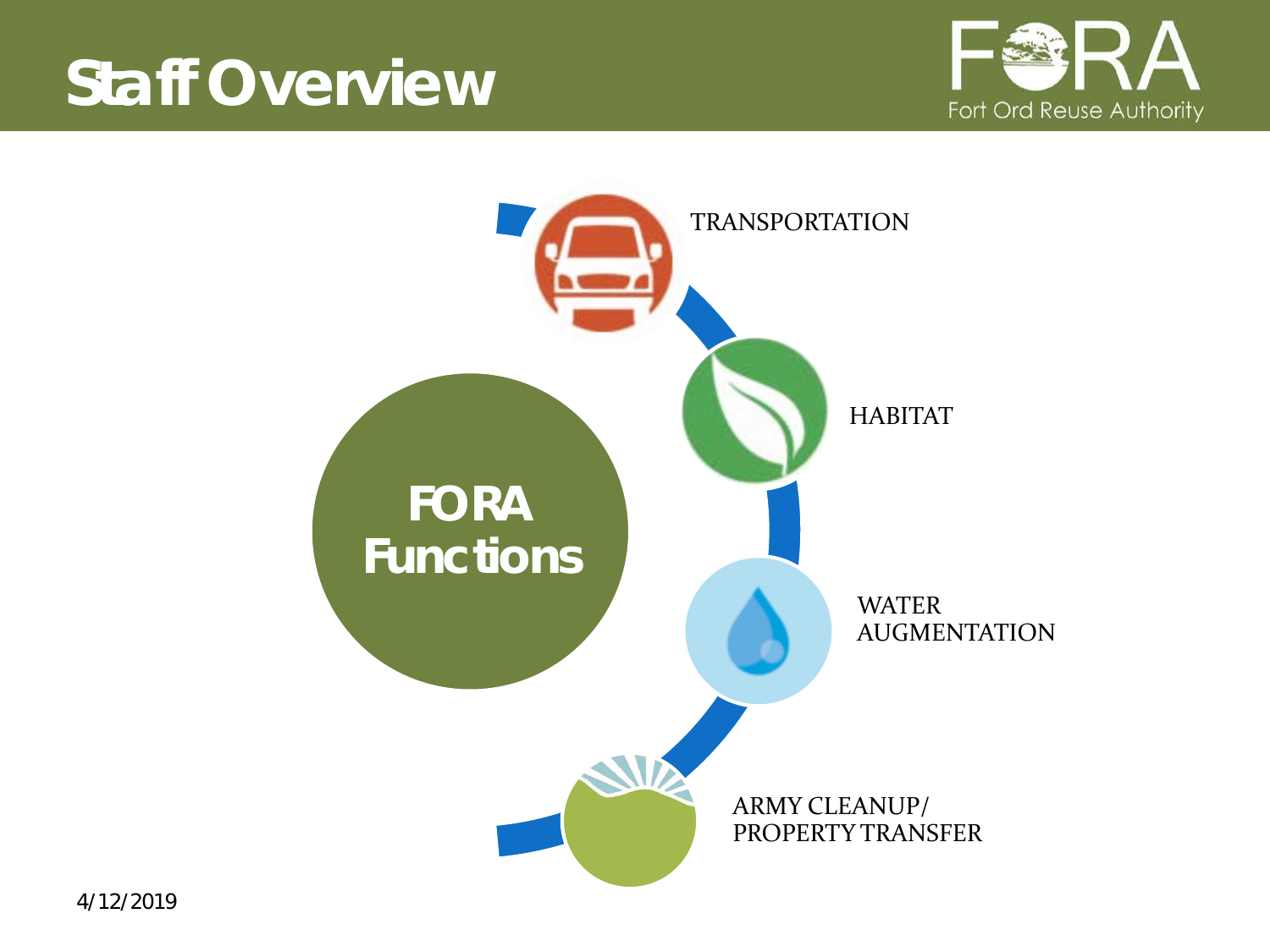

- Status of Discussions
	- Local Transportation Projects
	- Regional Transportation Projects
	- Water/Wastewater
	- Habitat Conservation Plan
- Next Steps



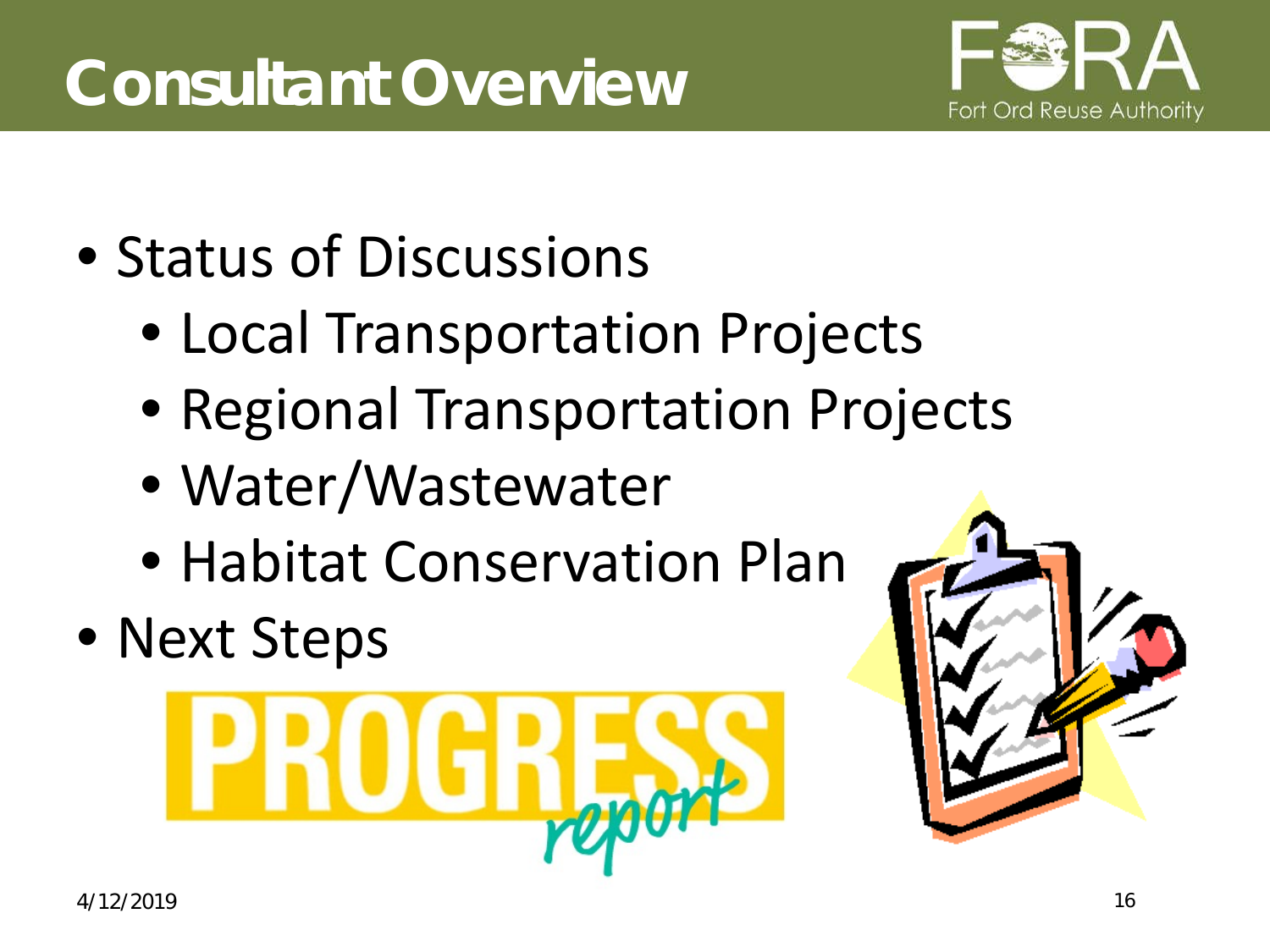## **Local Transportation Projects**



- Admin Committee supports transferring local road projects identified in the CIP to local agencies.
- Predicated on including the following in the 2019-2020 CIP:
	- South Boundary Road
	- GJM Boulevard/SBR Intersection
	- NE-SW Connector FIR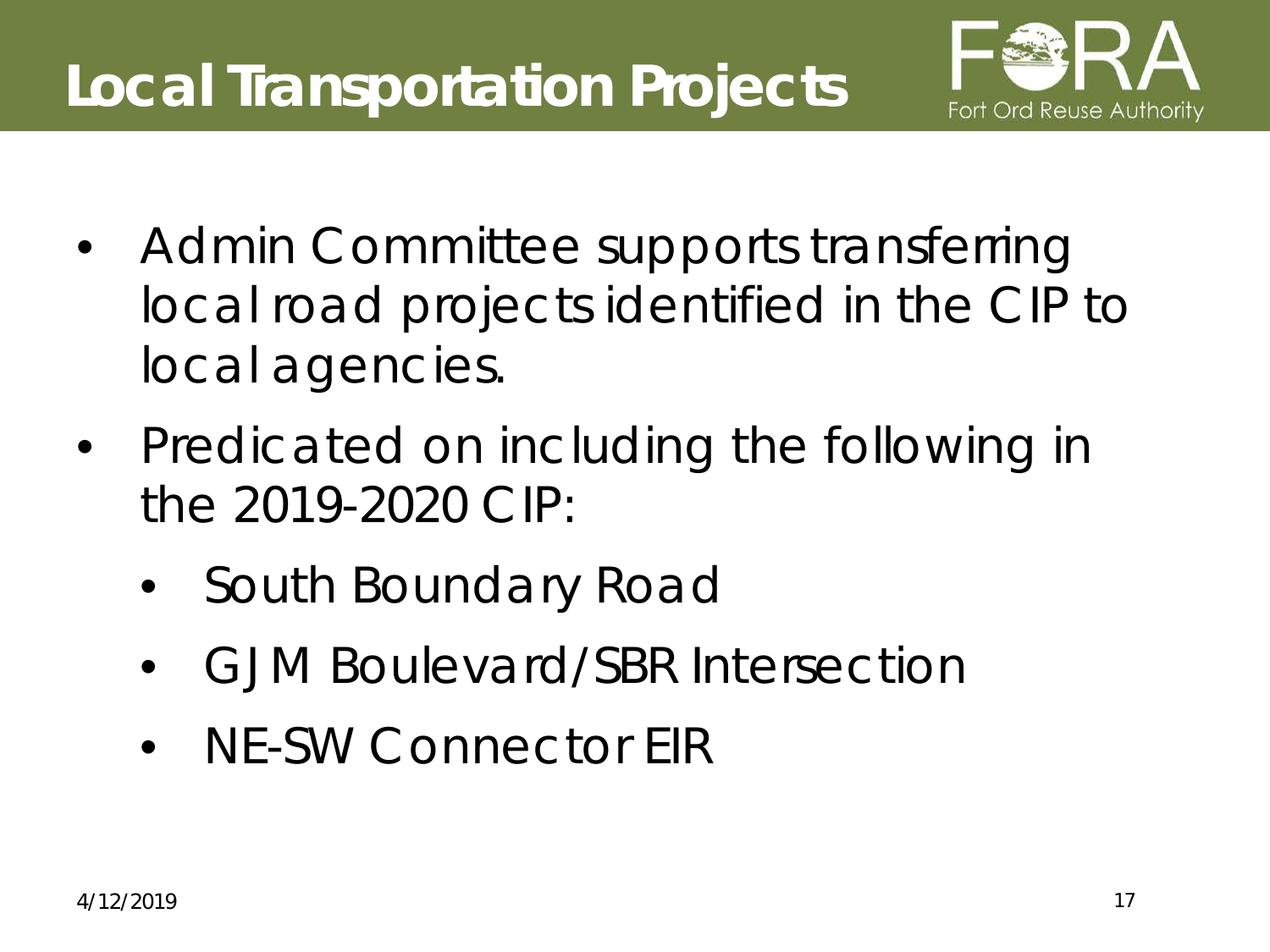#### **Local Transportation Projects**



- Projects will be listed in the implementing agreements agencies.
- Funding from the CFD replaced with local impact fees.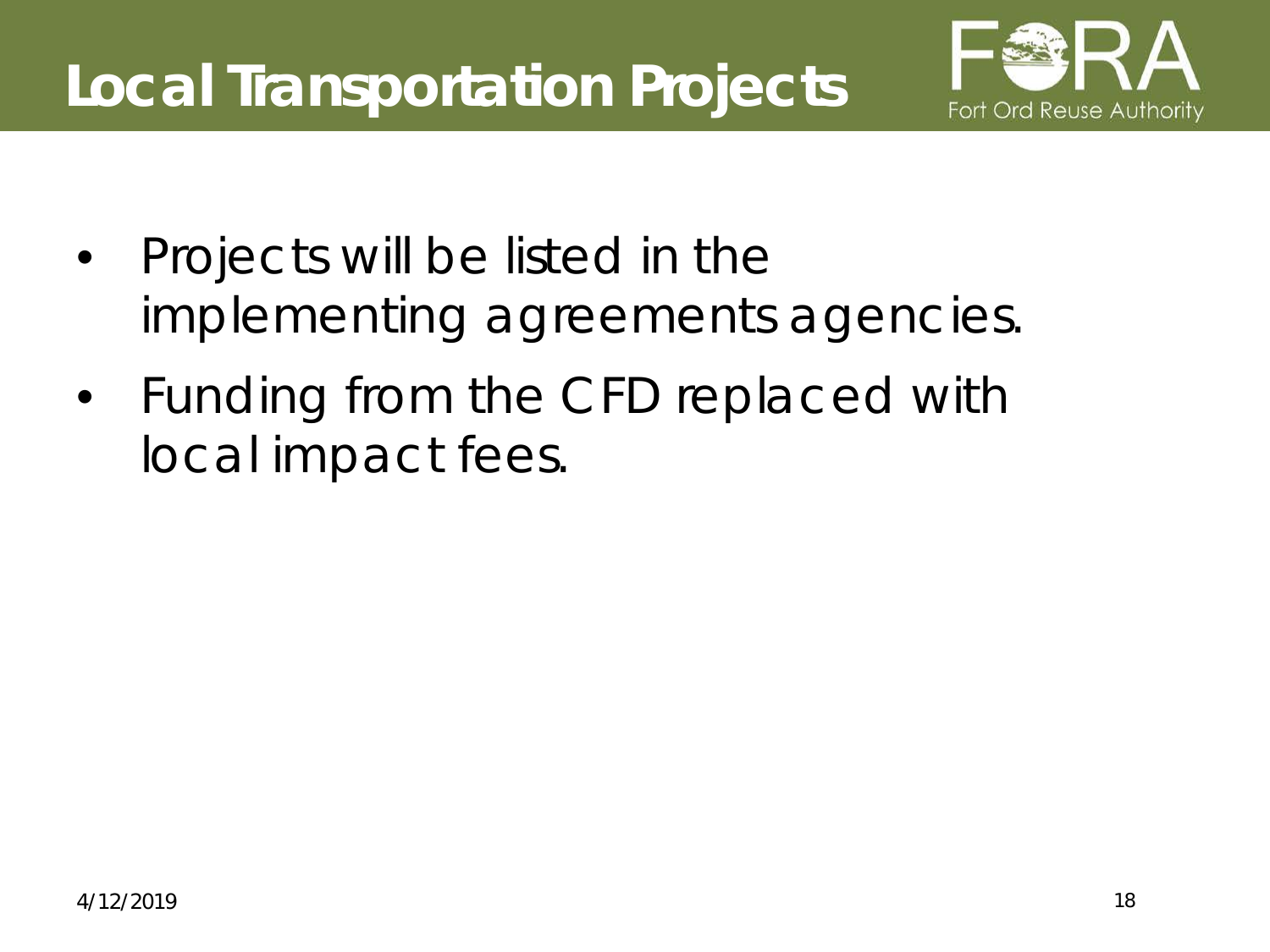#### **Regional Transportation Projects**



- Admin Committee was unable to come to agreement on transitioning regional projects to TAMC.
- Key concerns expressed by Monterey, Del Rey Oaks and Sand City:
	- Funds might be used for regional projects outside of FORA project area.
	- Reduction of overall revenues as TAMC uses a nexus based calculation.
- All expressed support for continued funding levels for Monterey Salinas Transit.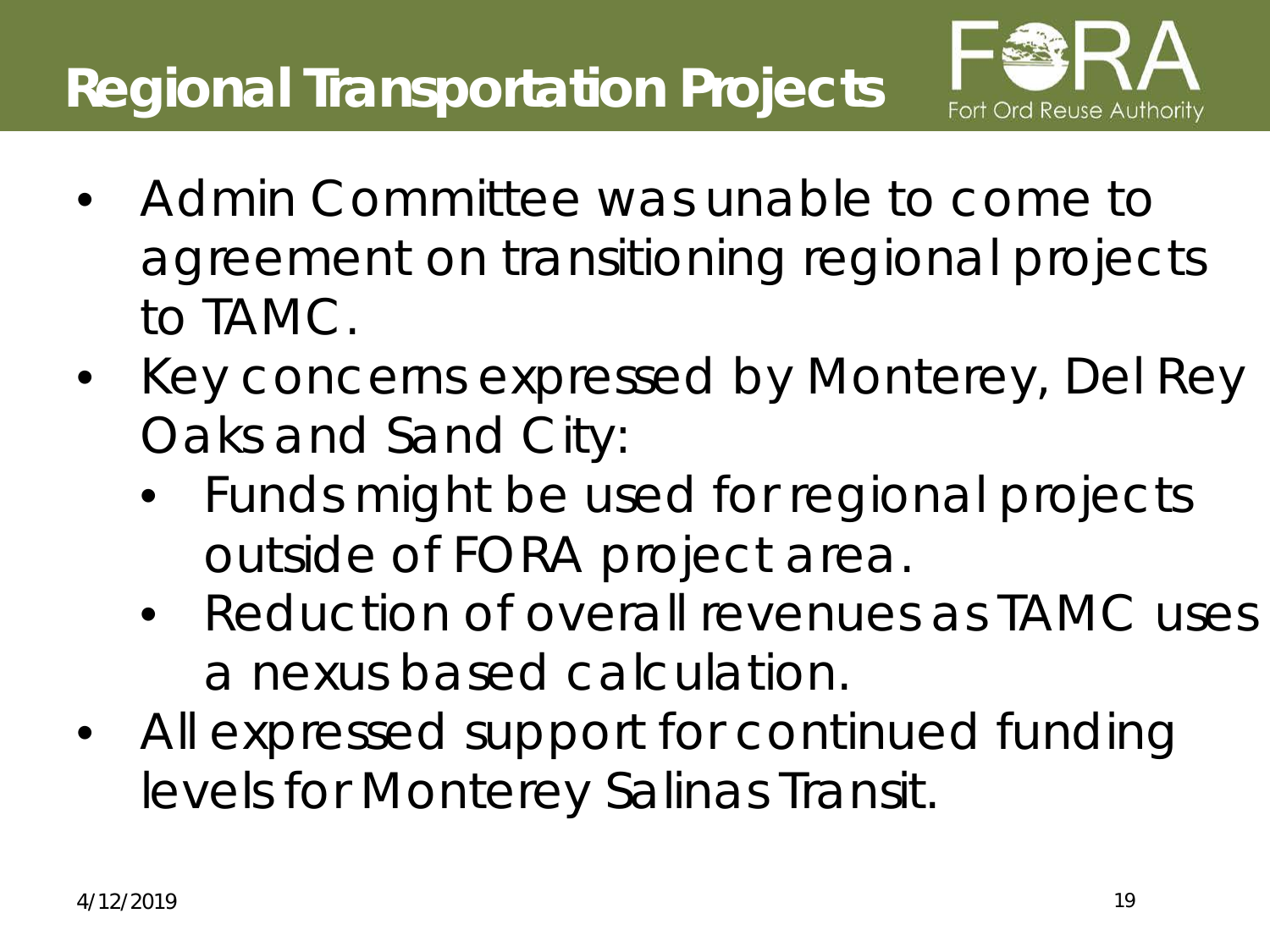

- MCWD is preparing agreements for agencies that clearly state it will honor all water allocations for agencies as defined in its current agreement with FORA.
- MCWD plans to take over responsibilities for water, wastewater and water augmentation projects – potentially eliminating need for funding from future FORA CIP.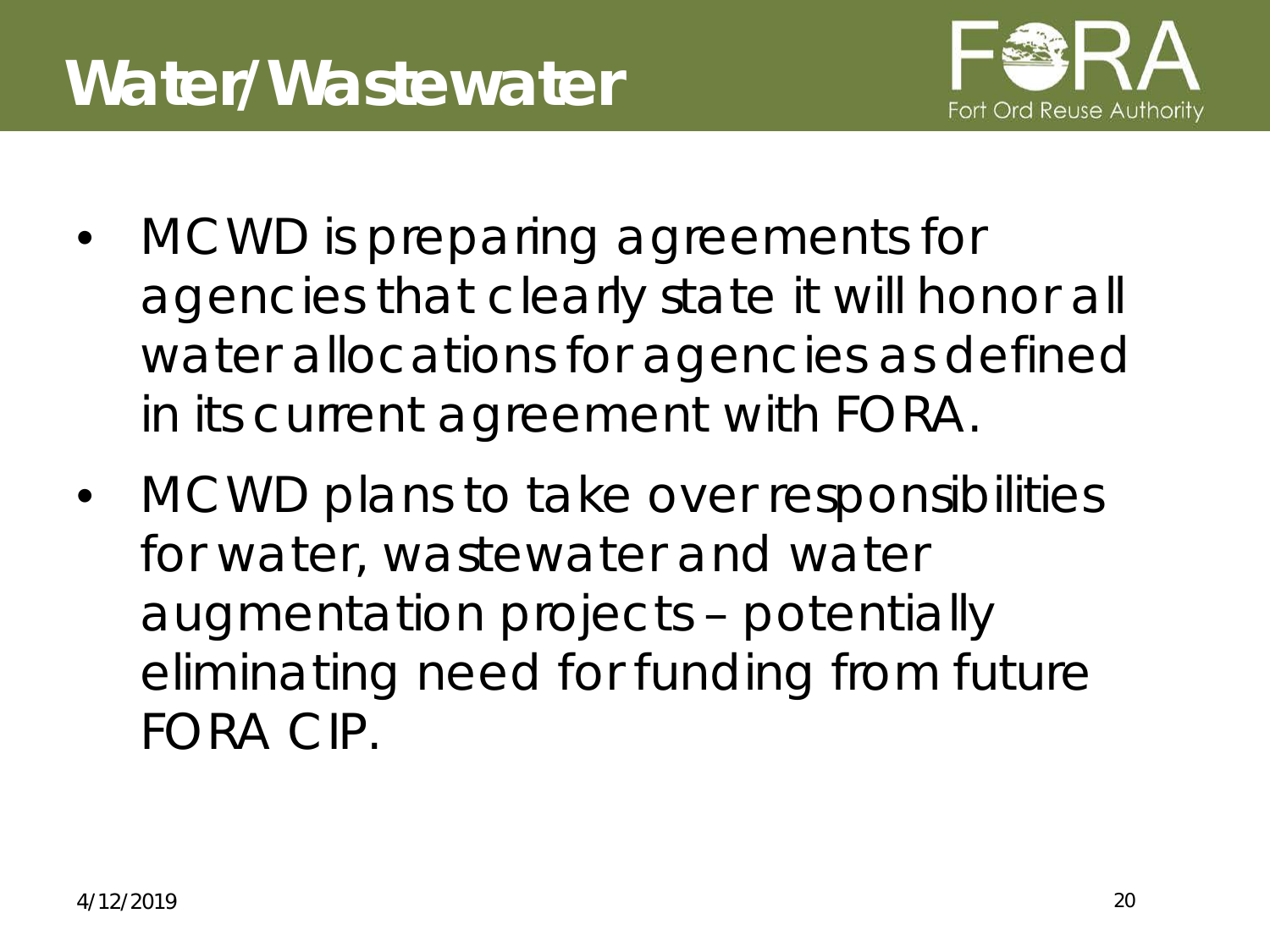## **Habitat Conservation Plan**



- Continue to review options for implementation of the HCP by the Joint Powers Authority to be established.
- Funding through CFD until 2022.
- Shortfalls to be covered by jurisdictional replacement funding.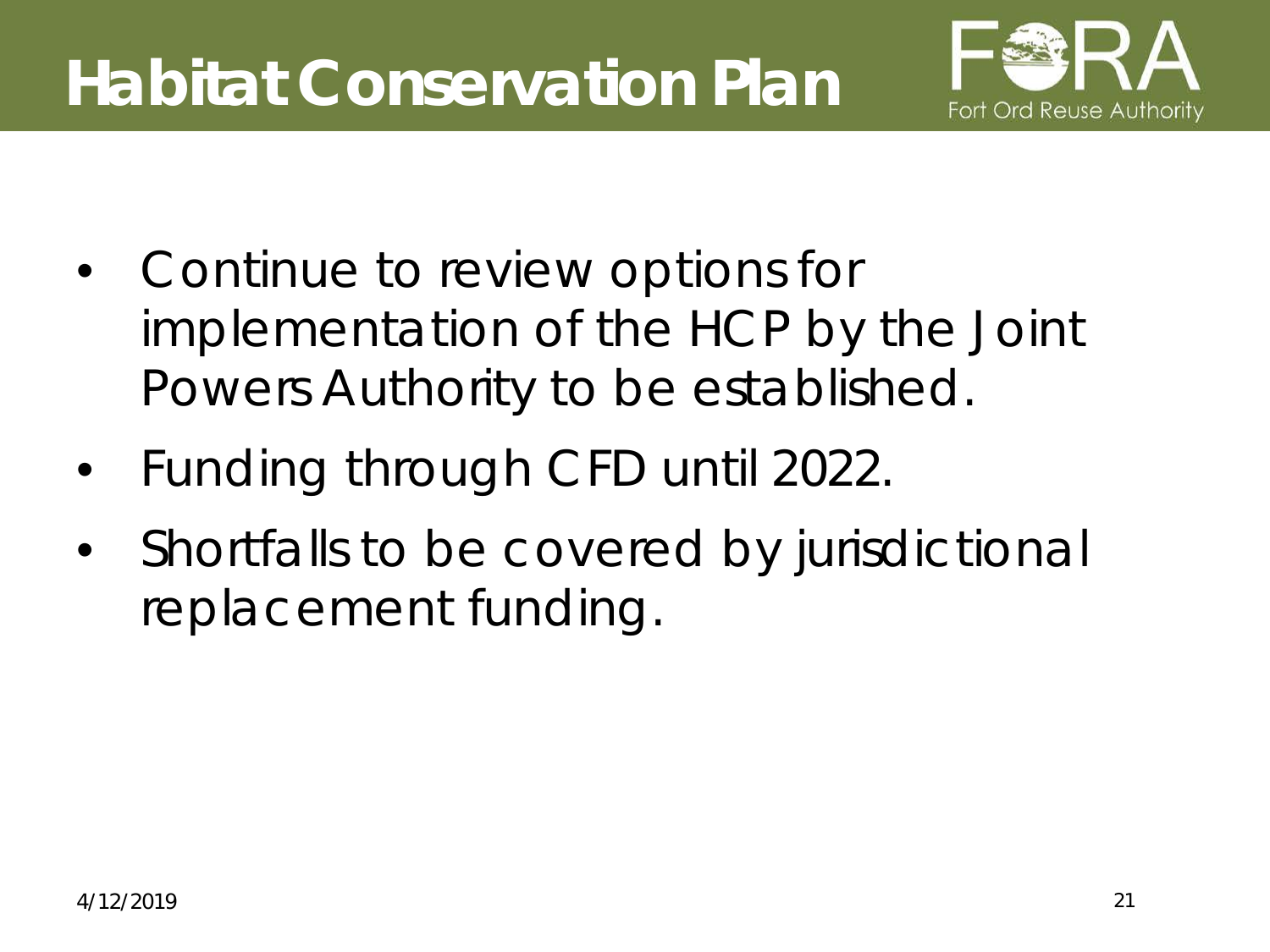



- Continued Meetings with FORA and Member **Agencies**
- Update Contract/To Do List
- Coordination with Stakeholders
- Collaboration with Team re: Additional Issues
	- Employee Transitioning
	- Blight Removal
	- **ESCA**
- Attendance at committees and Board meetings to provide updates.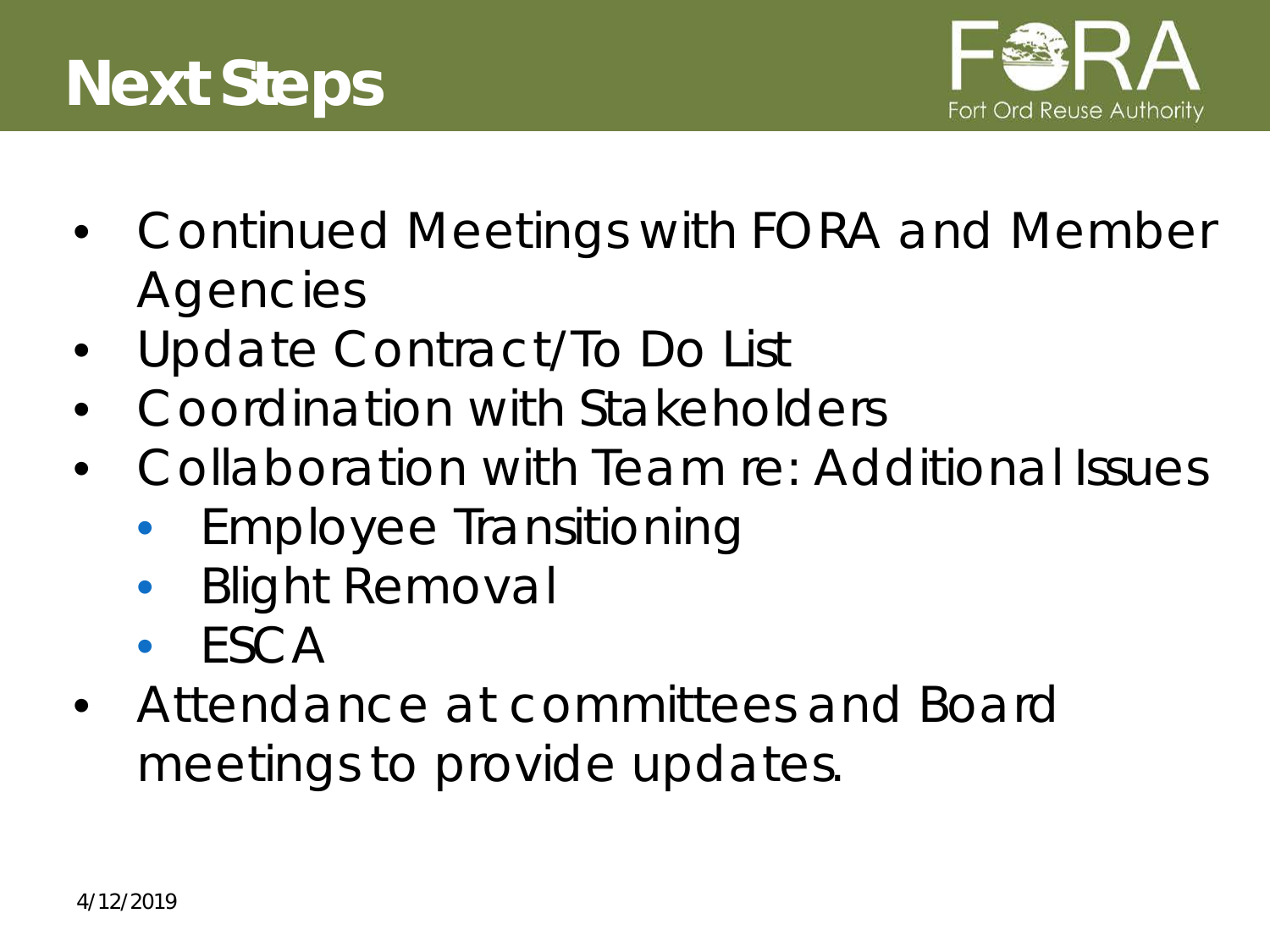## **Proposed Dates**



- 
- 

- 
- 

• April 17 Admin Committee Housing Update/Post-FORA Roles May 1 Admin Committee Review of Water Agreement Unresolved Issues May 10 RGS Board Update • June 5 Admin Committee Draft Agreement Structure • June 14 RS Board Update Draft Agreements